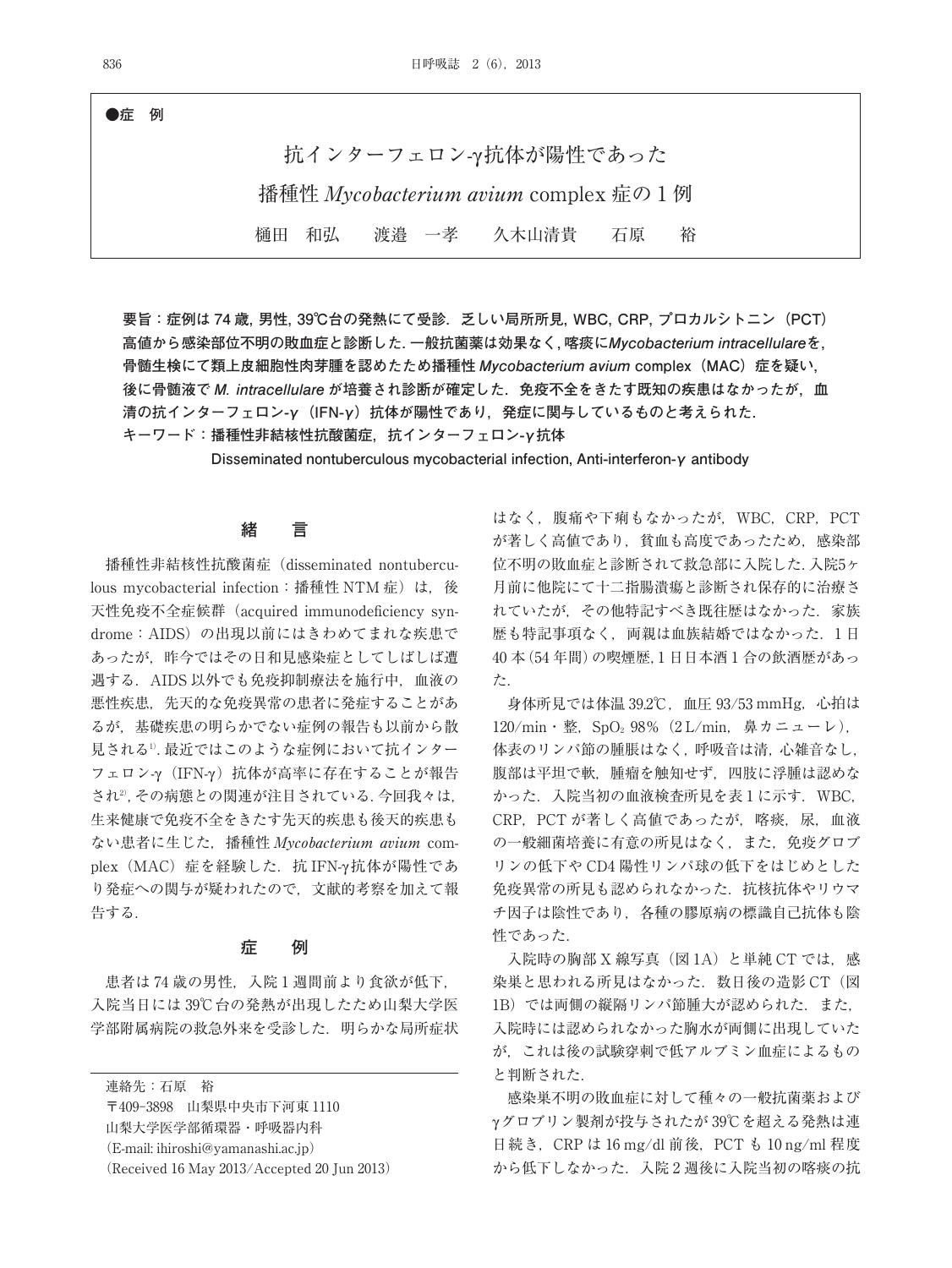| Hematology |                              | Biochemistry  |                                 | Serology          |                                   | Infection                   |                  |
|------------|------------------------------|---------------|---------------------------------|-------------------|-----------------------------------|-----------------------------|------------------|
| <b>WBC</b> | $21,840/\mu$ l               | TP            | $6.1$ g/dl                      | <b>CRP</b>        | $17.96 \,\mathrm{mg}/\mathrm{dl}$ | QFT                         | indeterminate    |
| Neut       | 97.0%                        | Alb           | $1.7$ g/dl                      | <b>PCT</b>        | $46.6 \text{ ng/ml}$              | HIV antibody                | negative         |
| Lymph      | 2.0%                         | T-Bil         | $0.4 \text{ mg}/\text{dl}$      | $\beta$ -D-Glucan | $5.3 \,\mathrm{pg/ml}$            | HTLV-1 antibody             | negative         |
| Eosino     | $0.0\%$                      | ALP           | 485 IU/L                        | IgG               | $1,401 \text{ mg}/\text{dl}$      | <i>Cryptococcus</i> antigen | negative         |
| Baso       | $0.0\%$                      | $\gamma$ -GTP | 49 U/L                          | IgA               | $238 \,\mathrm{mg/dl}$            | Candida antigen             | negative         |
| Mono       | $1.0\%$                      | <b>LDH</b>    | 159 U/L                         | IgM               | $139 \,\mathrm{mg/dl}$            | <i>Aspergillus</i> antigen  | negative         |
| RBC        | $310 \times 10^{4} / \mu$    | AST           | $23$ U/L                        | RF                | $10$ IU/ml                        | $C7-HRP$                    | negative         |
| Hb         | $7.1$ g/dl                   | ALT           | $15$ U/L                        | ANA               | $\times$ 40                       | Bacteriology                |                  |
| Ht         | 22.4%                        | <b>CK</b>     | $354 \,\mathrm{mg}/\mathrm{dl}$ | $SL-2R$           | 13,700 U/ml                       | Sputum                      |                  |
| Plt        | $51.6 \times 10^{4} / \mu$ l | <b>BUN</b>    | $21.9 \,\mathrm{mg/dl}$         | ACE               | $10.1$ IU/L                       | Bacteria                    | Candida albicans |
| CD4/CD8    |                              | Cre           | $1.02 \,\mathrm{mg/dl}$         | Tumor marker      |                                   | AFB smear                   | negative         |
| CD4        | 80.2%                        | Na            | $135 \text{ mEq/L}$             | <b>CEA</b>        | $0.8 \,\mathrm{ng/ml}$            | Urine                       | negative         |
| CD8        | 15.1%                        | Κ             | $4.1 \text{ mEq/L}$             | CA19-9            | $3.25$ U/ml                       | <b>Blood</b>                | negative         |
| CD4/CD8    | 5.32                         | Cl            | $101 \text{ mEq/L}$             | <b>SCC</b>        | $0.6 \,\mathrm{ng/ml}$            |                             |                  |
|            |                              | Glu           | $126 \,\mathrm{mg}/\mathrm{dl}$ | <b>CYFRA</b>      | $0.95$ ng/ml                      |                             |                  |

**表 1** 入院時の検査所見



**図 1** (A)入院時の胸部単純 X 線写真.肺野に浸潤陰 影を認めない.(B)入院数日後の造影 CT,縦隔条件. 両側縦隔リンパ節腫脹と両側性の胸水貯留を認める.

酸菌培養が陽性と判明し, PCR にて Mycobacterium intracellulare と同定された.また,ガリウムシンチグラ フィーでは縦隔リンパ節への集積はわずかであったが, 骨髄への著しい集積が認められた.骨髄生検にて類上皮 細胞性肉芽腫が認められたため播種性MAC症が疑われ, また,クォンティフェロン® TB ゴールド(QFT)は陽

性コントロールが 0.00 IU/ml と低値で判定不可であり, 何らかの免疫不全が基礎にあるものと考えられた.

入院 6 週目に循環器・呼吸器内科に転科, 高熱が連日 続いたため確定診断を待たずに RFP, EB, CAM, SM による抗酸菌治療を開始したところ徐々に下熱し,PCT は陰性化,CRP も低下した.その後骨髄の抗酸菌培養 は陽性となり、M. intracellulare と同定され診断が確定 した. 血液の抗酸菌培養は陰性であった. また, 入院 11 週目に血清抗 IFN-γ抗体が陽性であり、かつ、ヒト 末梢血リンパ球細胞株を IFN-γで刺激したときに細胞内 シグナル伝達として生じる signal transducer and activator of transcription 1 (STAT1) のリン酸化が患者血 清で抑制されたことより,中和抗体であることが判明し た.入院 17 週目に退院し,現在外来で治療を継続して いる.

### **考 察**

播種性 NTM 症は AIDS 患者や血液の悪性疾患. 先天 的な免疫異常,免疫抑制療法を施行中の患者において日 和見感染症としてしばしば発症する.その診断は血液培 養で非結核性抗酸菌を証明することによりなされるが, これが2回陰性の場合は骨髄, 肝, 腫大したリンパ節な どを生検しその病理像や培養結果から確定される3. 本 症例は血液の抗酸菌培養は陰性であったが,喀痰および 骨髄から M. intracellulare が培養され、また骨髄生検で 類上皮細胞性肉芽腫が証明されたことにより播種性 MAC 症と診断した.

本症例では AIDS やその他の免疫不全をきたす疾患は なかったが,QFT が判定不可であったことから IL-12/ IFN-γ 経路の障害による易感染性が発症に関与していた と推測された. IL-12/IFN-γ経路は抗酸菌などの細胞内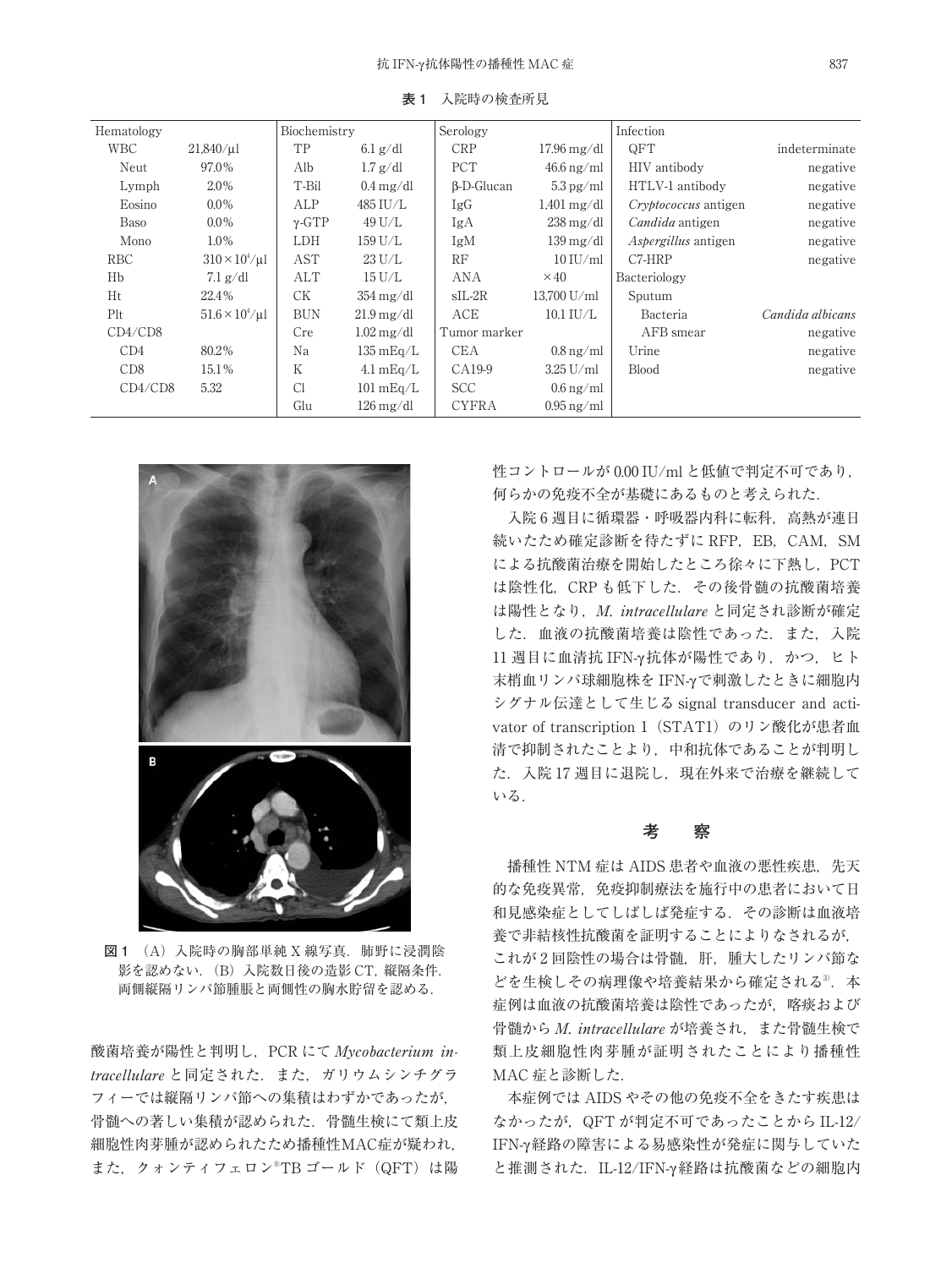| Number         |    |              | Age Gender Ethnicity/nationality | Mycobacterium                   | Microorganism other<br>than Mycobacterium | Treatment other<br>than antibiotics | Year<br>reported | Reference |
|----------------|----|--------------|----------------------------------|---------------------------------|-------------------------------------------|-------------------------------------|------------------|-----------|
| 1              | 25 | $\mathbf F$  | Thai                             | M. chelonae                     | B. cocovenenans                           |                                     | 2004             | 5)        |
| $\overline{2}$ | 47 | M            | Filipino                         | M. tuberculosis                 | cytomegarovirus                           | IFN- $\gamma$                       | 2004             | 6)        |
|                |    |              |                                  | M. chelonae                     | oral candidiasis                          |                                     |                  |           |
| 3              | 46 | $\mathbf{F}$ | UK resident                      | MAC                             |                                           | IFΝ-γ                               | 2005             | 7)        |
| 4              | 32 | M            | South African                    | <b>MAC</b>                      |                                           |                                     | 2005             | 7)        |
| 5              | 59 | $\mathbf{F}$ | UK resident                      | M. fortuitum                    |                                           |                                     | 2005             | 7)        |
| 6              | 43 | $\mathbf{F}$ | Taiwanese                        | <b>MAC</b>                      |                                           |                                     | 2005             | 8)        |
| $\overline{7}$ | 45 | $\mathbf{F}$ | Filipino                         | <b>MAC</b>                      |                                           |                                     | 2005             | 8)        |
|                |    |              |                                  | M. chelonae                     |                                           |                                     |                  |           |
| 8              | 52 | F            | Chinese-Vietnamese               | M. tuberculosis                 |                                           |                                     | 2005             | 8)        |
|                |    |              |                                  | M. szulgai                      |                                           |                                     |                  |           |
|                |    |              |                                  | M. kansasii                     |                                           |                                     |                  |           |
|                | 40 | $\mathbf F$  |                                  | M. scrofulaceum<br>M. abscessus |                                           |                                     |                  | 8)        |
| 9              |    |              | Filipino                         | M. fortuitum                    |                                           |                                     | 2005             |           |
|                |    |              |                                  | MAC                             |                                           |                                     |                  |           |
| 10             | 66 | $\mathbf F$  | Filipino                         | M. abscessus                    | hepatitis C                               |                                     | 2005             | 8)        |
|                |    |              |                                  | M. avium                        | P. aeruginosa                             |                                     |                  |           |
|                |    |              |                                  |                                 | E. cloacae                                |                                     |                  |           |
|                |    |              |                                  |                                 | A. xylosoxidans                           |                                     |                  |           |
| 11             | 31 | $\mathbb{F}$ | Filipino                         | <b>MAC</b>                      | varicella-zoster                          |                                     | 2005             | 8)        |
| 12             | 54 | M            | Japanese                         | M. avium                        | S. pyogenes                               |                                     | 2007             | 9)        |
| 13             | 38 | $\mathbf{F}$ | Filipino                         | <b>MAC</b>                      |                                           | cyclophosphamide                    | 2009             | 10)       |
|                |    |              |                                  |                                 |                                           | plasma exchange                     |                  |           |
| 14             | 44 | $\mathbf{F}$ | Asian                            | <b>MAC</b>                      |                                           | immunoguloburin                     | 2009             | 11)       |
| 15             | 56 | M            | Thai                             | M. intermedium                  | P. marneffei                              |                                     | 2011             | 12)       |
| 16             | 45 | M            | Thai                             | M. tuberculosis                 | group D Salmonella                        |                                     | 2011             | 12)       |
|                |    |              |                                  | M. abscessus                    | varicella-zoster                          |                                     |                  |           |
| 17             | 39 | M            | Thai                             | M. abscessus                    | group D Salmonella                        |                                     | 2011             | 12)       |

**表 2** 抗 INF-γ抗体陽性の播種性非結核性抗酸菌症の報告例

寄生菌に対する感染防御反応の中で重要な役割を果たし ており,この経路にかかわる一連の分子の先天的な遺伝 子異常では播種性 NTM 症を高い頻度で発症する. これ までに6種類の遺伝子異常が報告され, Mendelian susceptibility to mycobacterial diseasesと総称されている<sup>4)</sup>. 本症例では遺伝子検査はしていないが,生来健康である ことからこのような先天的な免疫不全の存在は否定して よいと思われる.

他方,本症例では血清抗 IFN-γ抗体が陽性で,かつ, 中和抗体であることが示された. 近年, 免疫不全をきた す既知の疾患のない播種性 NTM 症において IFN-γに対 する中和抗体が存在する症例が報告されている<sup>5〜12)</sup>.抗 IFN-γ 抗体はウイルス感染などにおいて血中に低濃度に 認められることは 1990 年代から知られており<sup>13)</sup>, 過剰 な炎症反応を抑制しているのではないかと推測されてい た. しかし、最近報告された播種性 NTM 症に認められ た抗 IFN-γ 抗体の濃度はこれよりはるかに高濃度であ り<sup>8</sup>, 本抗体による免疫能低下がその発症に関与してい るものと考えられている.本症例でも中和抗体である抗 IFN-γ抗体が発症に関与し,また,QFTの陽性コントロー ル反応を抑制していたと考えられた.

抗 IFN-γ抗体陽性の播種性 NTM 症の報告例はほとん どがアジア人であり (表2), さらに、台湾とタイの患 者を対象とした調査<sup>2</sup>では,免疫不全をきたす既知の疾 患のない播種性 NTM 症の 81%で抗 IFN-γ 抗体が陽性 であった. アジア人にこのような病態が多いことは、発 症に何らかの遺伝的背景が関与している可能性を示唆し ている.最近,このような症例に HLA-DRB1\*16:02 と HLA-DQB1\*05:02 が高率に認められることが報告されて おり14),今後この方面で本病態の解明が進むことが期待 される.

抗 IFN-γ抗体を伴った播種性 NTM 症に対する治療法 は確立されていない.過去には抗酸菌に対する薬物療法 に加えて,IFN-γの補充<sup>6)7)</sup>,自己抗体の抑制効果を期待 したγグロブリン療法11) ,血漿交換療法とシクロホスファ ミド(cyclophosphamide)10) などが試みられたが 1 例報 告のためその評価は難しく,他方,抗酸菌に対する抗菌 薬のみで治療している例も多い (表2). 最近ではリツ キシマブ (rituximab) の効果を報告したものもあり15) 今後の進展に期待したいが,現時点ではまず抗菌療法単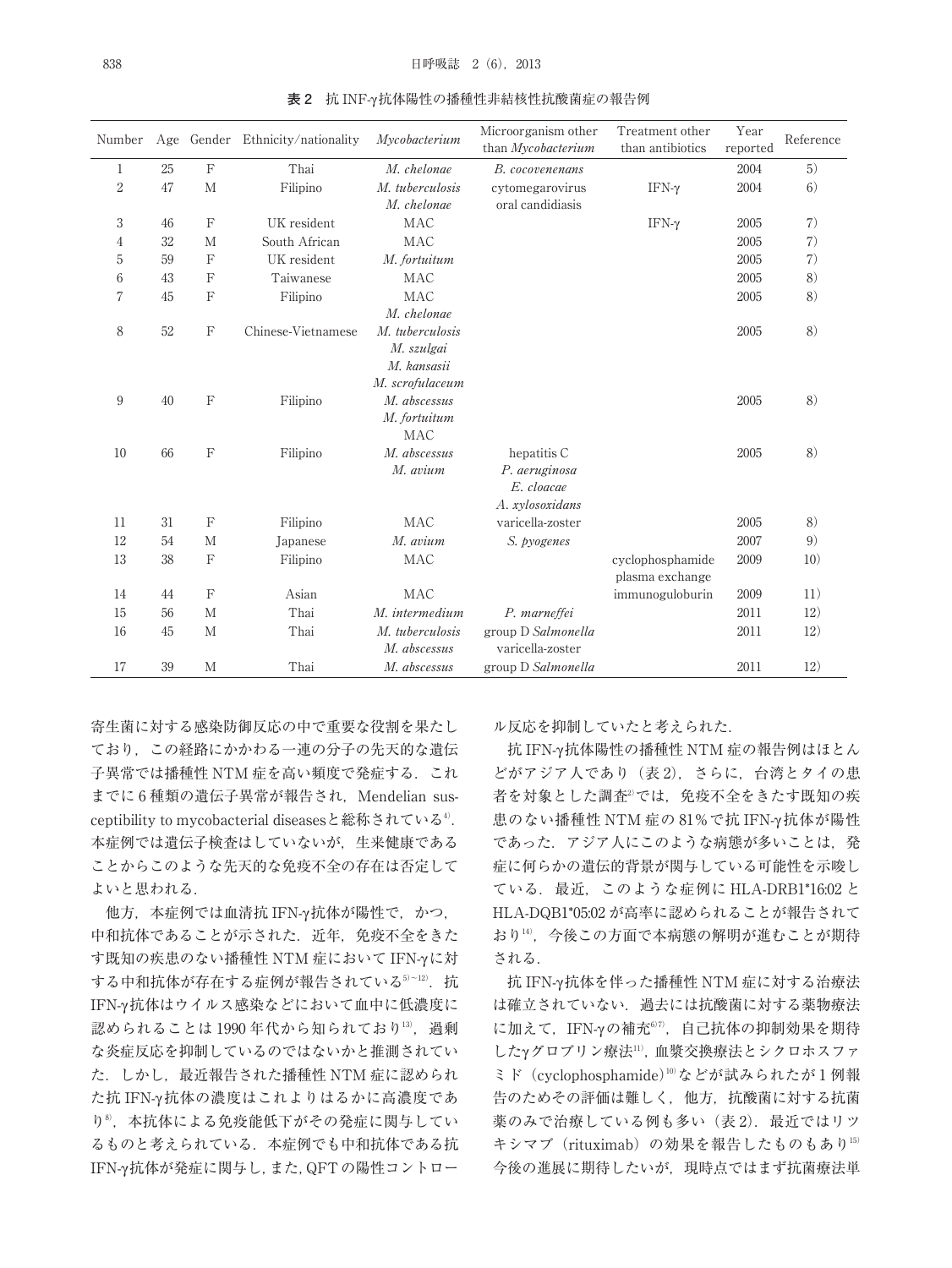独で治療を始め,効果のない場合に別の治療を検討する のが適当と思われる. 本例では非結核性抗酸菌に対する 抗菌治療のみで発熱は37℃台に低下し、PCTは陰性化 したが, CRP は 10 mg/dl 前後で推移しており, また, 慢性感染に伴うと思われる貧血も改善していない.今後 も注意深く治療を継続していく予定である.

謝辞:抗 IFN-γ抗体を測定していただきました新潟大学医 歯学総合研究科内部環境医学講座の島賢治郎先生,坂上拓郎 先生、同 感染管理部の田邊嘉也先生に深謝いたします.

著者の COI (conflicts of interest) 開示: 本論文発表内容 に関して特に申告なし.

## **引用文献**

- 1) 上野史朗, 他. 高γグロブリン血症紫斑病, C 型肝 炎の加療中に播種性非結核性抗酸菌症を発症した 1 例.感染症誌 2008; 82: 644-9.
- 2) Browne SK, et al. Adult-onset immunodeficiency in Thailand and Taiwan. New Engl J Med 2012; 367: 725-34.
- 3) Griffith DE, et al. An official ATS/IDSA statement: diagnosis, treatment, and prevention of nontuberculous mycobacterial diseases. Am J Respir Crit Care Med 2007; 175: 367-416.
- 4) 楠原浩一, 他. 結核菌/非結核性抗酸菌に対する易 感染性と IL-12/IFN-γ経路.日サ会誌 2007; 27: 9-19.
- 5)Höflich C, et al. Naturally occurring anti-IFN-γ autoantibody and severe infections with Mycobacterium cheloneae and Burkholderia cocovenenans. Blood 2004; 103: 673-5.
- 6) Döffinger R, et al. Autoantibodies to interferon- $\gamma$  in a patient with selective susceptibility to Mycobacterial infection and organ-specific autoimmunity.

Clin Infect Dis 2004; 38: e10-4

- 7)Kampmann B, et al. Acquired predisposition to mycobacterial disease due to autoantibodies to IFN-γ. J Clin Invest 2005; 115: 2480-8.
- 8) Patel SY, et al. Anti-IFN-γ autoantibodies in disseminated nontuberculous Mycobacterial infections. J Immunol 2005; 175: 4769-76.
- 9)Tanaka Y, et al. Disseminated Mycobacterium avium complex infection in a patient with autoantibody to interferon-γ. Intern Med 2007; 46: 1005-9.
- 10) Baerlecken N, et al. Recurrent, multifocal Mycobacterium avium-intracellulare infection in a patient with interferon-γ autoantibody. Clin Infect Dis 2009: 49: e76-8.
- 11)Koya T, et al. Anti-interferon-γ autoantibody in a patient with disseminated Mycobacterium avium complex. J Infect Chemother 2009; 15: 118-22.
- 12)Kampitak T, et al. Anti-interferon-γ autoantibody and opportunistic infections: case series and review of the literature. Infection 2011; 39: 65-71.
- 13) Turano A, et al. Natural human antibodies to γ interferon interfere with the immunomodulating activity of the lymphokine. Proc Natl Acad Sci USA 1992; 89: 4447-51.
- 14) Chi CY, et al. Anti-IFN-γ autoantibodies in adults with disseminated nontuberculous mycobacterial infections are associated with HLA-DRB1\*16:02 and HLA-DQB1\*05:02 and the reactivation of latent varicella-zoster virus infection. Blood 2013; 121: 1357- 66.
- 15) Browne SK, et al. Anti-CD20 (rituximab) therapy for anti-IFN-γ autoantibody-associated nontuberculous mycobacterial infection. Blood 2012; 119: 3933- 9.